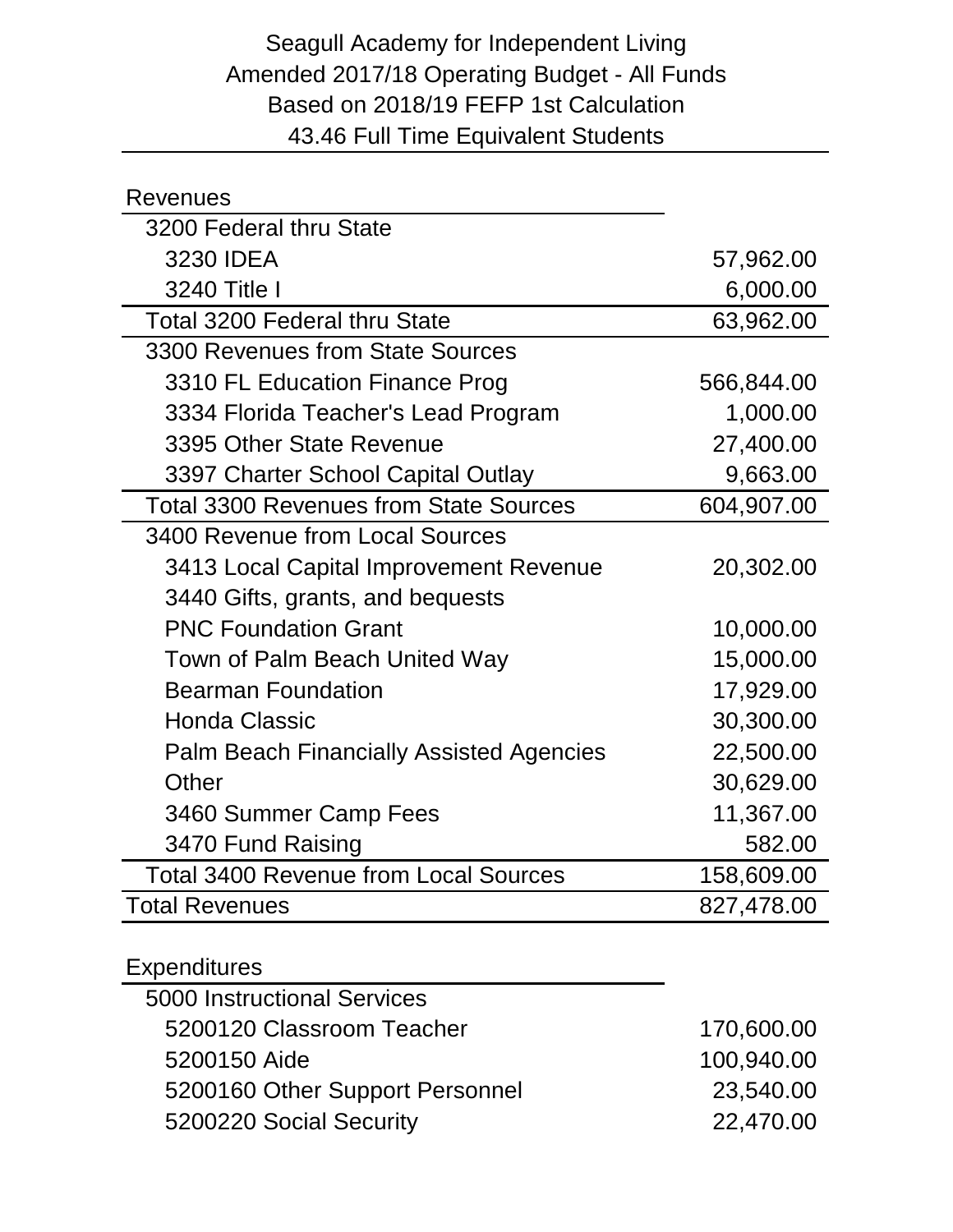| 5200230 Group Insurance                    | 4,500.00   |
|--------------------------------------------|------------|
| 5200240 Workers' Compensation              | 1,135.00   |
| 5200250 Unemployment                       | 2,244.00   |
| 5200310 Professional Services              | 48,052.00  |
| 5200510 Materials and Supplies             | 9,341.00   |
| 5200590 Other Materials and Supplies       | 901.00     |
| <b>Total 5000 Instructional Services</b>   | 383,723.00 |
| <b>6100 Pupil Personnel Services</b>       |            |
| 6100130 Other Support Personnel            | 50,440.00  |
| 6100220 Social Security                    | 3,860.00   |
| 6100230 Group Insurance                    | 1,554.00   |
| 6100240 Workers Compensation               | 330.00     |
| 6100250 Unemployment                       | 410.00     |
| 6100330 Travel                             | 32.00      |
| <b>Total 6100 Pupil Personnel Services</b> | 56,626.00  |
| 6400 Instructional Staff Training          |            |
| 6400310 Professional and Technical Serv    | 6,099.00   |
| 7100 Board of Directors                    |            |
| 7100310 Professional/Technical Services    | 14,333.00  |
| 7100390 Other Purchased Services           | 516.00     |
| <b>Total 7100 Board of Directors</b>       | 14,849.00  |
| <b>7200 General Administration</b>         |            |
| 7200730 Adiministrative Fee                | 14,743.00  |
| <b>7300 School Administration</b>          |            |
| 7300110 Administrator                      | 69,900.00  |
| 7300160 Other Support Personnel            | 15,600.00  |
| 7300220 Social Security                    | 6,175.00   |
| 7300230 Group Insurance                    | 1,541.00   |
| 7300240 Workers Comp                       | 400.00     |
| 7300250 Unemployment                       | 462.00     |
| 7300330 Travel                             | 1,200.00   |
| 7300370 Postage                            | 150.00     |
| 7300390 Other Purchased Services           | 6,950.00   |
| 7300391 Advertising                        | 400.00     |
| 7300510 Materials and Supplies             | 1,650.00   |
| 7300730 Dues and Fees                      | 1,160.00   |
|                                            |            |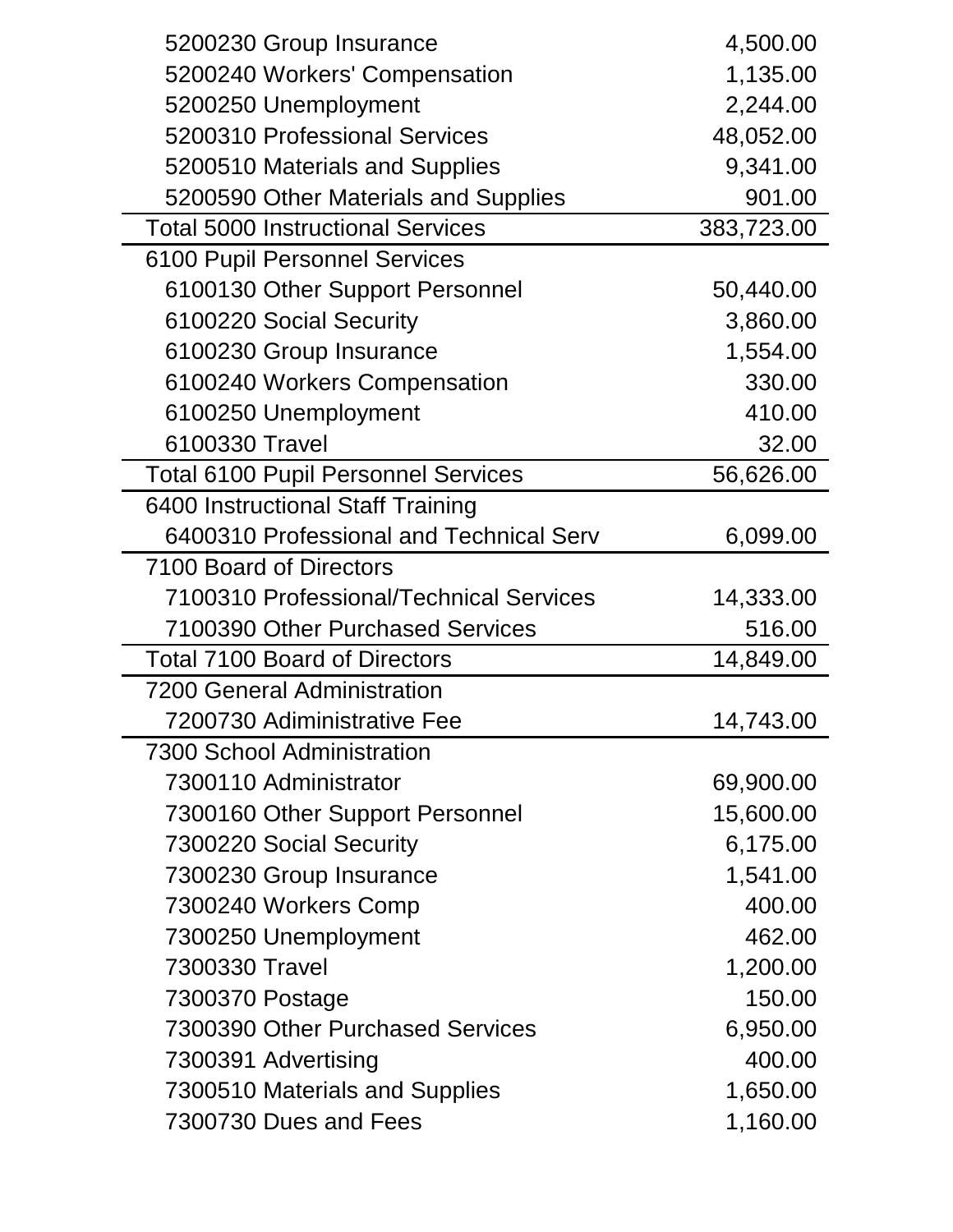| 7300790 Miscellaneous Expense                  | 2,680.00   |
|------------------------------------------------|------------|
| <b>Total 7300 School Administration</b>        | 108,268.00 |
| 7400 Facility Acquisition/Construction         |            |
| 7400360 Facility Rental                        | 55,089.00  |
| <b>7500 Fiscal Services</b>                    |            |
| <b>7500310 Professional/Technical Services</b> | 5,400.00   |
| 7500730 Dues and Fees                          | 1,522.00   |
| <b>Total 7500 Fiscal Services</b>              | 6,922.00   |
| <b>7600 Food Services</b>                      |            |
| 7600700 Other Expenses                         | 3,579.00   |
| <b>7800 Pupil Transportation</b>               |            |
| <b>7800160 Salaries</b>                        | 50,426.00  |
| 7800220 Social Security                        | 3,850.00   |
| 7800230 Group Insurance                        | 1,430.00   |
| 7800240 Workers Comp                           | 2,322.00   |
| 7800250 Unemployment                           | 450.00     |
| 7800320 Insurance Premiums                     | 12,000.00  |
| 7800350 Repairs and Maintenance                | 1,000.00   |
| <b>7800390 Other Purchased Services</b>        | 9,350.00   |
| 7800450 Gasoline                               | 14,000.00  |
| 7800730 Due and Fees                           | 116.00     |
| <b>Total 7800 Pupil Transportation</b>         | 94,944.00  |
| 7900 Operation of Plant                        |            |
| <b>7900160 Salaries</b>                        | 4,286.00   |
| 7900220 Social Security                        | 328.00     |
| 7900240 Workers Comp                           | 18.00      |
| 7900250 Unemployment                           | 55.00      |
| 7900320 Property Insurance                     | 14,400.00  |
| 7900350 Repairs and Maintenance                | 5,000.00   |
| 7900370 Communications                         | 2,000.00   |
| 7900371 Telephone                              | 6,840.00   |
| 7900390 Other Purchased Services               | 20,883.00  |
| 7900430 Electricity                            | 11,600.00  |
| 7900510 Materials and Supplies                 | 1,500.00   |
| 7900730 Due and Fees                           | 280.00     |
| <b>Total 7900 Operation of Plant</b>           | 67,190.00  |